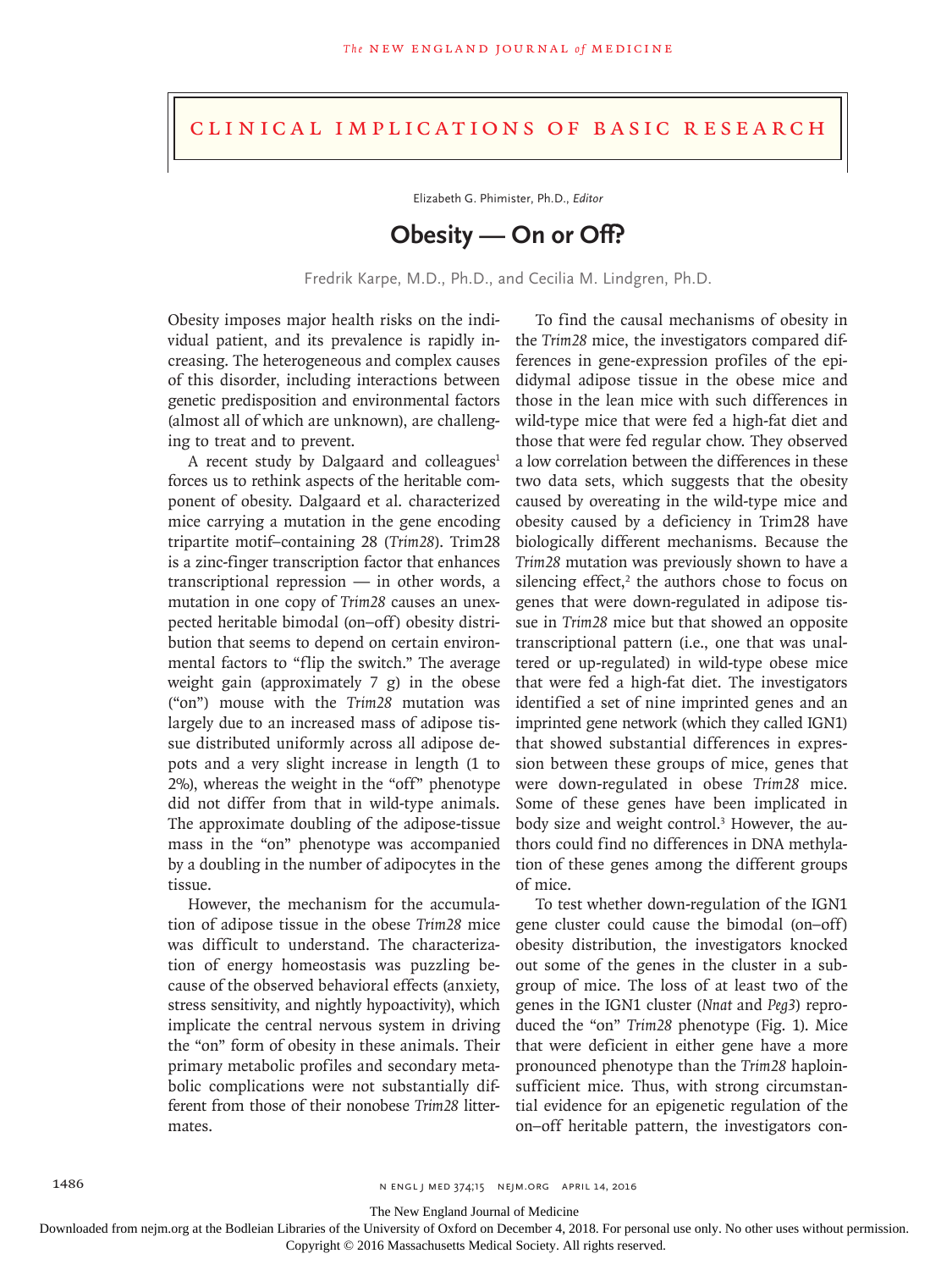



A stable complex involving tripartite motif–containing 28 and the ZFP57 zinc-finger protein (TRIM28–ZFP57) is required for chromatin stability during embryonic development. Mutations in *Trim28* appear to have downstream epigenetic consequences that are linked to a concerted down-regulation of a network of imprinted genes (IGN1), as described by Dalgaard et al.<sup>1</sup> The down-regulation of genes in this network, in particular *Nnat* and *Peg3*, appear to cause an obese ("on") phenotype in mice with a *Trim28* mutation in which a single copy of *Trim28* is inactivated. This polyphenism, a random phenotypic switch in the genetically identical mice carrying the *Trim28* mutation, shows a bimodal distribution ("on" or "off") of obesity with no intermediate phenotype. Since these mice are genetically identical, environmental signals (e.g., temperature, hormones, and diet) could be influencing the phenotype switch and polyphenism.

cluded that dysregulation of imprinted genes they report that the distributions of body-mass caused the *Trim28*-dependent bimodal obesity. Further work will be needed to identify the precise epigenetic mechanism by which the expression of these genes is down-regulated.

Are these findings relevant to obesity in humans? The bimodal obesity phenotype was obvious in the inbred *Trim28* mice, and the authors obtained suggestive data that polyphenism is also manifested in human populations. They observed that *TRIM28* expression levels in human adipose tissue sorts samples into one of two subsets. Persons with low levels of *TRIM28* exlikely to be obese than are persons with high levels of *TRIM28* expression, a finding that is in line with the observations in mice. In addition,

index within a homogeneous pediatric cohort (4000 children of European ancestry) as well as within a heterogeneous cohort (persons of black American, Mexican-American, and Han Chinese ancestries) fit two distinct gaussian distributions rather than a single gaussian distribution. However, we note that there could be other explanations (e.g., skewed social and environmental stratification) for a bimodal distribution. The regulation of *TRIM28* expression in humans remains unknown.

pression have IGN1 dysregulation and are more point to a new approach to the treatment of Does the study by Dalgaard and colleagues obesity? Although 40 to 70% of the variability in obesity among individuals is commonly attributed to genetic factors, less than 20% of the

The New England Journal of Medicine

Downloaded from nejm.org at the Bodleian Libraries of the University of Oxford on December 4, 2018. For personal use only. No other uses without permission.

Copyright © 2016 Massachusetts Medical Society. All rights reserved.